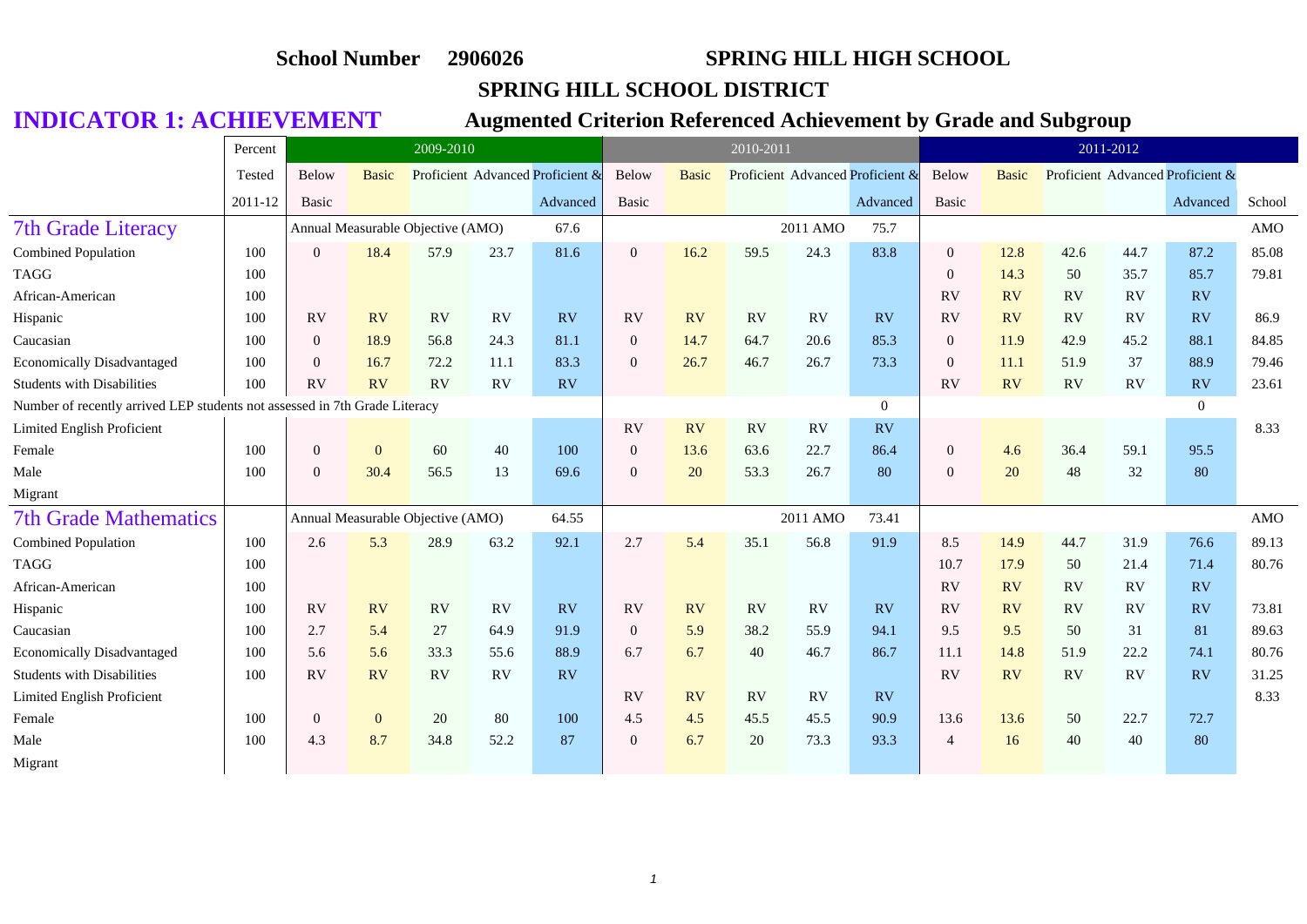### **SPRING HILL SCHOOL DISTRICT**

|                                                                            | Percent |                | 2009-2010    |                                   |              |                                  |              |                | 2010-2011 |                |                                  |              |              |      | 2011-2012      |                                  |            |
|----------------------------------------------------------------------------|---------|----------------|--------------|-----------------------------------|--------------|----------------------------------|--------------|----------------|-----------|----------------|----------------------------------|--------------|--------------|------|----------------|----------------------------------|------------|
|                                                                            | Tested  | Below          | <b>Basic</b> |                                   |              | Proficient Advanced Proficient & | Below        | <b>Basic</b>   |           |                | Proficient Advanced Proficient & | Below        | <b>Basic</b> |      |                | Proficient Advanced Proficient & |            |
|                                                                            | 2011-12 | Basic          |              |                                   |              | Advanced                         | Basic        |                |           |                | Advanced                         | Basic        |              |      |                | Advanced                         | School     |
| <b>7th Grade Science</b>                                                   |         |                |              |                                   |              |                                  |              |                |           |                |                                  |              |              |      |                |                                  |            |
| Combined Population                                                        | 100     | 10.5           | 21.1         | 57.9                              | 10.5         | 68.4                             | 5.4          | 37.8           | 56.8      | $\overline{0}$ | 56.8                             | 12.8         | 55.3         | 27.7 | 4.3            | 31.9                             |            |
| <b>TAGG</b>                                                                | 100     |                |              |                                   |              |                                  |              |                |           |                |                                  | 14.3         | 64.3         | 17.9 | 3.6            | 21.4                             |            |
| African-American                                                           | 100     |                |              |                                   |              |                                  |              |                |           |                |                                  | <b>RV</b>    | RV           | RV   | RV             | RV                               |            |
| Hispanic                                                                   | 100     | RV             | <b>RV</b>    | RV                                | RV           | <b>RV</b>                        | <b>RV</b>    | <b>RV</b>      | <b>RV</b> | RV             | RV                               | <b>RV</b>    | <b>RV</b>    | RV   | <b>RV</b>      | RV                               |            |
| Caucasian                                                                  | 100     | 10.8           | 21.6         | 56.8                              | 10.8         | 67.6                             | 2.9          | 41.2           | 55.9      | $\mathbf{0}$   | 55.9                             | 11.9         | 52.4         | 31   | 4.8            | 35.7                             |            |
| <b>Economically Disadvantaged</b>                                          | 100     | 16.7           | 27.8         | 55.6                              | $\mathbf{0}$ | 55.6                             | 13.3         | 53.3           | 33.3      | $\mathbf{0}$   | 33.3                             | 14.8         | 63           | 18.5 | 3.7            | 22.2                             |            |
| <b>Students with Disabilities</b>                                          | 100     | RV             | <b>RV</b>    | RV                                | RV           | RV                               |              |                |           |                |                                  | <b>RV</b>    | RV           | RV   | RV             | <b>RV</b>                        |            |
| Limited English Proficient                                                 |         |                |              |                                   |              |                                  | RV           | <b>RV</b>      | <b>RV</b> | RV             | RV                               |              |              |      |                |                                  |            |
| Female                                                                     | 100     | $\overline{0}$ | 20           | 66.7                              | 13.3         | 80                               | 4.5          | 45.5           | 50        | $\overline{0}$ | 50                               | 18.2         | 63.6         | 18.2 | $\overline{0}$ | 18.2                             |            |
| Male                                                                       | 100     | 17.4           | 21.7         | 52.2                              | 8.7          | 60.9                             | 6.7          | 26.7           | 66.7      | $\overline{0}$ | 66.7                             | $\,8\,$      | 48           | 36   | 8              | 44                               |            |
| Migrant                                                                    |         |                |              |                                   |              |                                  |              |                |           |                |                                  |              |              |      |                |                                  |            |
| <b>8th Grade Literacy</b>                                                  |         |                |              | Annual Measurable Objective (AMO) |              | 67.6                             |              |                |           | 2011 AMO       | 75.7                             |              |              |      |                |                                  | <b>AMO</b> |
| Combined Population                                                        | 100     | $\overline{4}$ | 22           | 58                                | 16           | 74                               | 2.3          | 6.8            | 61.4      | 29.5           | 90.9                             | $\mathbf{0}$ | 9.1          | 59.1 | 31.8           | 90.9                             | 85.08      |
| <b>TAGG</b>                                                                | 100     |                |              |                                   |              |                                  |              |                |           |                |                                  | $\mathbf{0}$ | 19.1         | 57.1 | 23.8           | 81                               | 79.81      |
| African-American                                                           |         |                |              |                                   |              |                                  |              |                |           |                |                                  |              |              |      |                |                                  |            |
| Hispanic                                                                   | 100     |                |              |                                   |              |                                  | RV           | RV             | RV        | RV             | RV                               | RV           | RV           | RV   | RV             | RV                               | 86.9       |
| Caucasian                                                                  | 100     | $\overline{4}$ | 22           | 58                                | 16           | 74                               | 2.4          | 7.1            | 59.5      | 31             | 90.5                             | $\mathbf{0}$ | 7.5          | 62.5 | 30             | 92.5                             | 84.85      |
| <b>Economically Disadvantaged</b>                                          | 100     | 6.9            | 31           | 48.3                              | 13.8         | 62.1                             | 4.8          | $\overline{0}$ | 76.2      | 19             | 95.2                             | $\mathbf{0}$ | 19.1         | 57.1 | 23.8           | 81                               | 79.46      |
| <b>Students with Disabilities</b>                                          |         | RV             | <b>RV</b>    | RV                                | RV           | RV                               | RV           | RV             | <b>RV</b> | <b>RV</b>      | RV                               |              |              |      |                |                                  | 23.61      |
| Number of recently arrived LEP students not assessed in 8th Grade Literacy |         |                |              |                                   |              |                                  |              |                |           |                | $\overline{0}$                   |              |              |      |                | $\overline{0}$                   |            |
| Limited English Proficient                                                 | 100     |                |              |                                   |              |                                  |              |                |           |                |                                  | <b>RV</b>    | RV           | RV   | RV             | RV                               | 8.33       |
| Female                                                                     | 100     | $\overline{0}$ | 21.7         | 60.9                              | 17.4         | 78.3                             | $\mathbf{0}$ | $\mathbf{0}$   | 44.4      | 55.6           | 100                              | $\mathbf{0}$ | 11.5         | 53.9 | 34.6           | 88.5                             |            |
| Male                                                                       | 100     | 7.4            | 22.2         | 55.6                              | 14.8         | 70.4                             | 3.8          | 11.5           | 73.1      | 11.5           | 84.6                             | $\mathbf{0}$ | 5.6          | 66.7 | 27.8           | 94.4                             |            |
| Migrant                                                                    |         |                |              |                                   |              |                                  |              |                |           |                |                                  |              |              |      |                |                                  |            |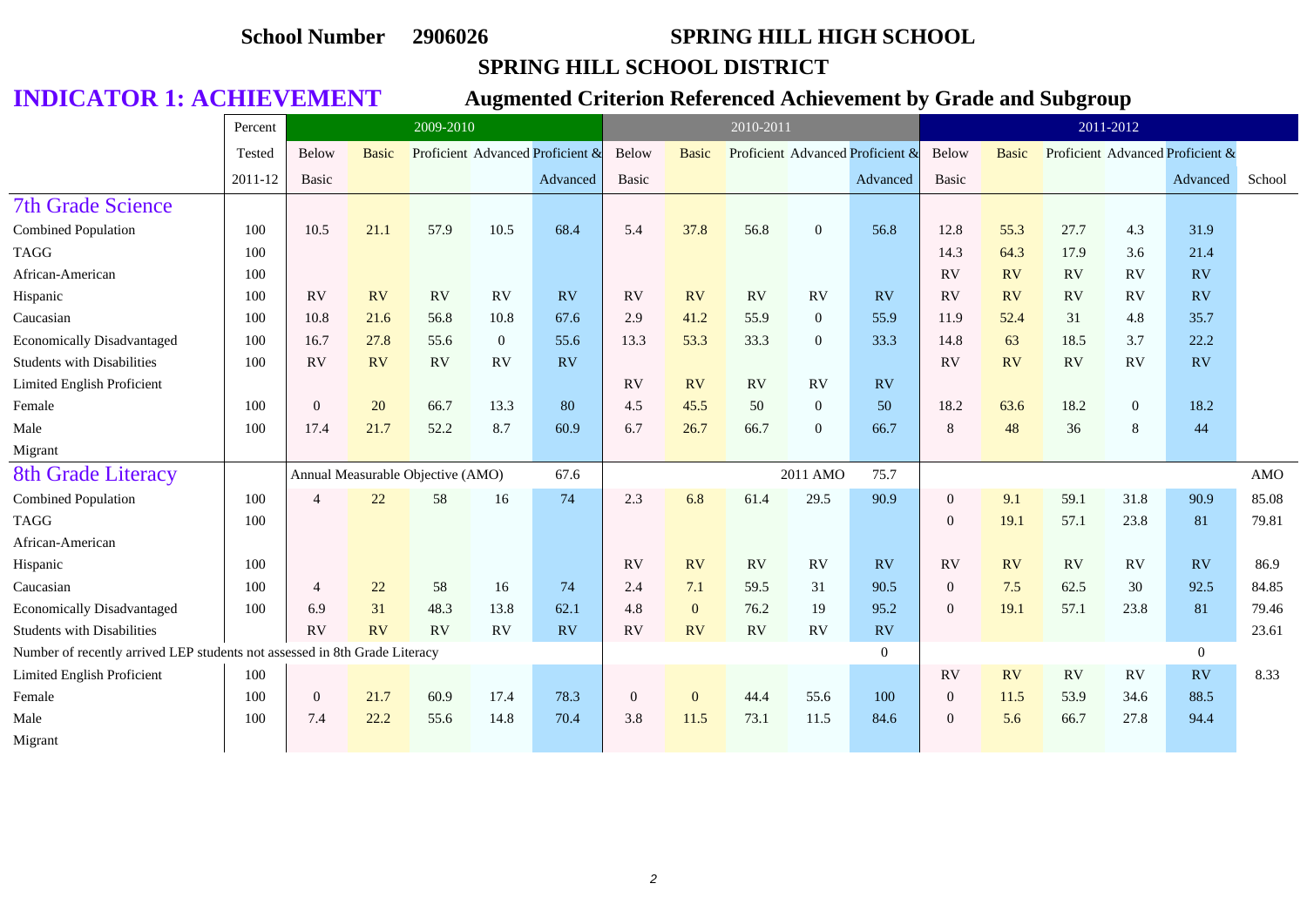### **SPRING HILL SCHOOL DISTRICT**

|                                   | Percent |                  | 2009-2010      |                                   |      |                                  |           |              | 2010-2011 |           |                                  |                  |                  |      | 2011-2012 |                                  |        |
|-----------------------------------|---------|------------------|----------------|-----------------------------------|------|----------------------------------|-----------|--------------|-----------|-----------|----------------------------------|------------------|------------------|------|-----------|----------------------------------|--------|
|                                   | Tested  | Below            | <b>Basic</b>   |                                   |      | Proficient Advanced Proficient & | Below     | <b>Basic</b> |           |           | Proficient Advanced Proficient & | Below            | <b>Basic</b>     |      |           | Proficient Advanced Proficient & |        |
|                                   | 2011-12 | Basic            |                |                                   |      | Advanced                         | Basic     |              |           |           | Advanced                         | <b>Basic</b>     |                  |      |           | Advanced                         | School |
| <b>8th Grade Mathematics</b>      |         |                  |                | Annual Measurable Objective (AMO) |      | 64.55                            |           |              |           | 2011 AMO  | 73.41                            |                  |                  |      |           |                                  | AMO    |
| Combined Population               | 100     | 18               | 14             | 40                                | 28   | 68                               | 6.8       | 4.5          | 61.4      | 27.3      | 88.6                             | 4.6              | 4.6              | 79.6 | 11.4      | 90.9                             | 89.13  |
| <b>TAGG</b>                       | 100     |                  |                |                                   |      |                                  |           |              |           |           |                                  | 9.5              | 4.8              | 81   | 4.8       | 85.7                             | 80.76  |
| African-American                  |         |                  |                |                                   |      |                                  |           |              |           |           |                                  |                  |                  |      |           |                                  |        |
| Hispanic                          | 100     |                  |                |                                   |      |                                  | RV        | <b>RV</b>    | <b>RV</b> | RV        | <b>RV</b>                        | <b>RV</b>        | RV               | RV   | <b>RV</b> | RV                               | 73.81  |
| Caucasian                         | 100     | 18               | 14             | 40                                | 28   | 68                               | 7.1       | 4.8          | 59.5      | 28.6      | 88.1                             | 2.5              | 5                | 80   | 12.5      | 92.5                             | 89.63  |
| <b>Economically Disadvantaged</b> | 100     | 27.6             | 24.1           | 27.6                              | 20.7 | 48.3                             | 9.5       | 4.8          | 57.1      | 28.6      | 85.7                             | 9.5              | 4.8              | 81   | 4.8       | 85.7                             | 80.76  |
| <b>Students with Disabilities</b> |         | <b>RV</b>        | RV             | <b>RV</b>                         | RV   | <b>RV</b>                        | <b>RV</b> | RV           | <b>RV</b> | <b>RV</b> | <b>RV</b>                        |                  |                  |      |           |                                  | 31.25  |
| <b>Limited English Proficient</b> | 100     |                  |                |                                   |      |                                  |           |              |           |           |                                  | <b>RV</b>        | RV               | RV   | RV        | RV                               | 8.33   |
| Female                            | 100     | 17.4             | 17.4           | 39.1                              | 26.1 | 65.2                             | 5.6       | $\mathbf{0}$ | 61.1      | 33.3      | 94.4                             | 7.7              | 7.7              | 80.8 | 3.9       | 84.6                             |        |
| Male                              | 100     | 18.5             | 11.1           | 40.7                              | 29.6 | 70.4                             | 7.7       | 7.7          | 61.5      | 23.1      | 84.6                             | $\overline{0}$   | $\mathbf{0}$     | 77.8 | 22.2      | 100                              |        |
| Migrant                           |         |                  |                |                                   |      |                                  |           |              |           |           |                                  |                  |                  |      |           |                                  |        |
| <b>EOC</b> Algebra 1              |         |                  |                | Annual Measurable Objective (AMO) |      | 64.6                             |           |              |           | 2011 AMO  | 73.45                            |                  |                  |      |           |                                  | AMO    |
| Combined Population               | 100     | $\Omega$         | $\overline{0}$ | 40.4                              | 59.6 | 100                              | 8.9       | 15.6         | 53.3      | 22.2      | 75.6                             | 6.7              | 15.6             | 60   | 17.8      | 77.8                             | 89.13  |
| <b>TAGG</b>                       | 100     |                  |                |                                   |      |                                  |           |              |           |           |                                  | 11.8             | $\boldsymbol{0}$ | 82.4 | 5.9       | 88.2                             | 80.76  |
| African-American                  |         |                  |                |                                   |      |                                  |           |              |           |           |                                  |                  |                  |      |           |                                  |        |
| Hispanic                          | 100     | RV               | RV             | RV                                | RV   | RV                               | <b>RV</b> | RV           | RV        | RV        | RV                               | RV               | RV               | RV   | RV        | RV                               | 73.81  |
| Caucasian                         | 100     | $\Omega$         | $\overline{0}$ | 41.3                              | 58.7 | 100                              | 9.3       | 14           | 53.5      | 23.3      | 76.7                             | 7.1              | 14.3             | 61.9 | 16.7      | 78.6                             | 89.63  |
| <b>Economically Disadvantaged</b> | 100     | $\Omega$         | $\overline{0}$ | 55.6                              | 44.4 | 100                              | 16        | 28           | 48        | 8         | 56                               | 11.8             | $\mathbf{0}$     | 82.4 | 5.9       | 88.2                             | 80.76  |
| <b>Students with Disabilities</b> |         |                  |                |                                   |      |                                  | <b>RV</b> | RV           | <b>RV</b> | <b>RV</b> | <b>RV</b>                        |                  |                  |      |           |                                  | 31.25  |
| Limited English Proficient        |         |                  |                |                                   |      |                                  |           |              |           |           |                                  |                  |                  |      |           |                                  | 8.33   |
| Female                            | 100     | $\boldsymbol{0}$ | $\mathbf{0}$   | 40                                | 60   | 100                              | 4.3       | 13           | 52.2      | 30.4      | 82.6                             | $\boldsymbol{0}$ | 13.3             | 73.3 | 13.3      | 86.7                             |        |
| Male                              | 100     | $\Omega$         | $\overline{0}$ | 40.7                              | 59.3 | 100                              | 13.6      | 18.2         | 54.5      | 13.6      | 68.2                             | 10               | 16.7             | 53.3 | 20        | 73.3                             |        |
| Migrant                           |         |                  |                |                                   |      |                                  |           |              |           |           |                                  |                  |                  |      |           |                                  |        |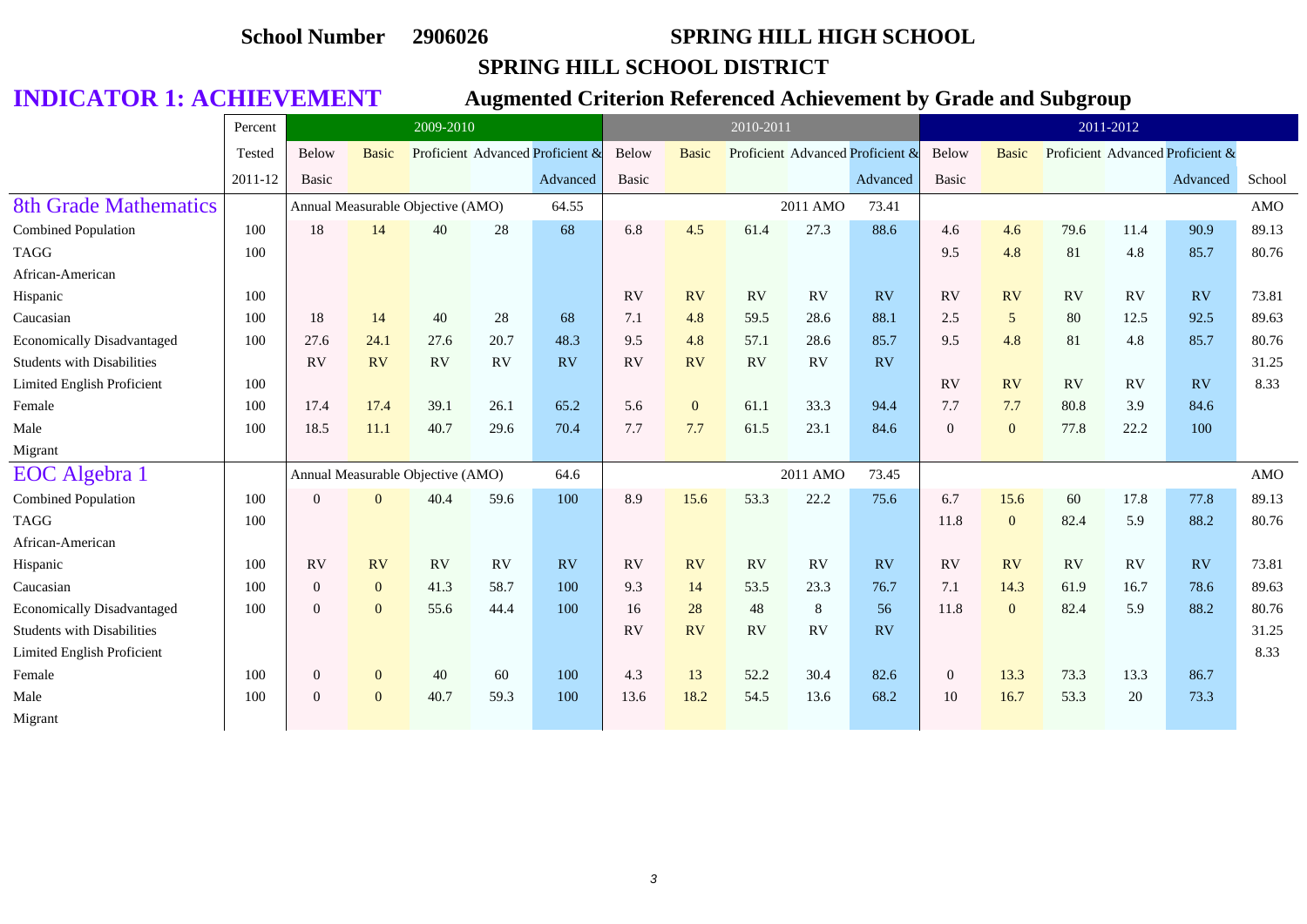### **SPRING HILL SCHOOL DISTRICT**

|                                   | Percent |                | 2009-2010    |                                   |                  |                                  |                |              | 2010-2011 |                |                                  |                  |              |           | 2011-2012    |                                  |        |
|-----------------------------------|---------|----------------|--------------|-----------------------------------|------------------|----------------------------------|----------------|--------------|-----------|----------------|----------------------------------|------------------|--------------|-----------|--------------|----------------------------------|--------|
|                                   | Tested  | Below          | <b>Basic</b> |                                   |                  | Proficient Advanced Proficient & | Below          | <b>Basic</b> |           |                | Proficient Advanced Proficient & | Below            | <b>Basic</b> |           |              | Proficient Advanced Proficient & |        |
|                                   | 2011-12 | Basic          |              |                                   |                  | Advanced                         | Basic          |              |           |                | Advanced                         | Basic            |              |           |              | Advanced                         | School |
| <b>Biology</b>                    |         |                |              |                                   |                  |                                  |                |              |           |                |                                  |                  |              |           |              |                                  |        |
| Combined Population               | 100     | 4.5            | 34.1         | 56.8                              | 4.5              | 61.4                             | 12.5           | 53.1         | 31.3      | 3.1            | 34.4                             | 20.5             | 40.9         | 29.6      | 9.1          | 38.6                             |        |
| <b>TAGG</b>                       | 100     |                |              |                                   |                  |                                  |                |              |           |                |                                  | 39.1             | 34.8         | 21.7      | 4.4          | 26.1                             |        |
| African-American                  |         |                |              |                                   |                  |                                  |                |              |           |                |                                  |                  |              |           |              |                                  |        |
| Hispanic                          |         | <b>RV</b>      | <b>RV</b>    | RV                                | <b>RV</b>        | RV                               |                |              |           |                |                                  |                  |              |           |              |                                  |        |
| Caucasian                         | 100     | 4.7            | 32.6         | 58.1                              | 4.7              | 62.8                             | 13.3           | 53.3         | 30        | 3.3            | 33.3                             | 20.5             | 40.9         | 29.6      | 9.1          | 38.6                             |        |
| <b>Economically Disadvantaged</b> | 100     | 10.5           | 31.6         | 52.6                              | 5.3              | 57.9                             | 27.3           | 45.5         | 27.3      | $\overline{0}$ | 27.3                             | 39.1             | 34.8         | 21.7      | 4.4          | 26.1                             |        |
| <b>Students with Disabilities</b> | 100     | RV             | <b>RV</b>    | RV                                | <b>RV</b>        | RV                               |                |              |           |                |                                  | RV               | RV           | <b>RV</b> | <b>RV</b>    | RV                               |        |
| Limited English Proficient        |         |                |              |                                   |                  |                                  |                |              |           |                |                                  |                  |              |           |              |                                  |        |
| Female                            | 100     | $\overline{0}$ | 46.7         | 53.3                              | $\boldsymbol{0}$ | 53.3                             | 7.7            | 76.9         | 15.4      | $\overline{0}$ | 15.4                             | 11.1             | 44.4         | 33.3      | 11.1         | 44.4                             |        |
| Male                              | 100     | 6.9            | 27.6         | 58.6                              | 6.9              | 65.5                             | 15.8           | 36.8         | 42.1      | 5.3            | 47.4                             | 26.9             | 38.5         | 26.9      | 7.7          | 34.6                             |        |
| Migrant                           |         |                |              |                                   |                  |                                  |                |              |           |                |                                  |                  |              |           |              |                                  |        |
| <b>EOC</b> Geometry               |         |                |              | Annual Measurable Objective (AMO) |                  | 64.6                             |                |              |           | 2011 AMO       | 73.45                            |                  |              |           |              |                                  | AMO    |
| Combined Population               | 97.8    | $\Omega$       | 12.5         | 31.3                              | 56.3             | 87.5                             | $\overline{0}$ | 3.9          | 52.9      | 43.1           | 96.1                             | 6.8              | 22.7         | 59.1      | 11.4         | 70.5                             | 89.13  |
| <b>TAGG</b>                       | 96.3    |                |              |                                   |                  |                                  |                |              |           |                |                                  | 12               | 36           | 52        | $\mathbf{0}$ | 52                               | 80.76  |
| African-American                  |         |                |              |                                   |                  |                                  |                |              |           |                |                                  |                  |              |           |              |                                  |        |
| Hispanic                          |         | <b>RV</b>      | <b>RV</b>    | <b>RV</b>                         | RV               | RV                               |                |              |           |                |                                  |                  |              |           |              |                                  | 73.81  |
| Caucasian                         | 97.8    | $\mathbf{0}$   | 12.9         | 29                                | 58.1             | 87.1                             | $\overline{0}$ | 4.1          | 53.1      | 42.9           | 95.9                             | 6.8              | 22.7         | 59.1      | 11.4         | 70.5                             | 89.63  |
| <b>Economically Disadvantaged</b> | 96.3    | $\overline{0}$ | 13.3         | 40                                | 46.7             | 86.7                             | $\overline{0}$ | 5            | 60        | 35             | 95                               | 12               | 36           | 52        | $\mathbf{0}$ | 52                               | 80.76  |
| <b>Students with Disabilities</b> | 66.7    | RV             | <b>RV</b>    | <b>RV</b>                         | <b>RV</b>        | RV                               |                |              |           |                |                                  | <b>RV</b>        | RV           | <b>RV</b> | RV           | RV                               | 31.25  |
| Limited English Proficient        |         |                |              |                                   |                  |                                  |                |              |           |                |                                  |                  |              |           |              |                                  | 8.33   |
| Female                            | 96      | $\mathbf{0}$   | 10           | 60                                | 30               | 90                               | $\overline{0}$ | $\mathbf{0}$ | 54.5      | 45.5           | 100                              | $\boldsymbol{0}$ | 17.4         | 69.6      | 13           | 82.6                             |        |
| Male                              | 100     | $\Omega$       | 13.6         | 18.2                              | 68.2             | 86.4                             | $\overline{0}$ | 6.9          | 51.7      | 41.4           | 93.1                             | 14.3             | 28.6         | 47.6      | 9.5          | 57.1                             |        |
| Migrant                           |         |                |              |                                   |                  |                                  |                |              |           |                |                                  |                  |              |           |              |                                  |        |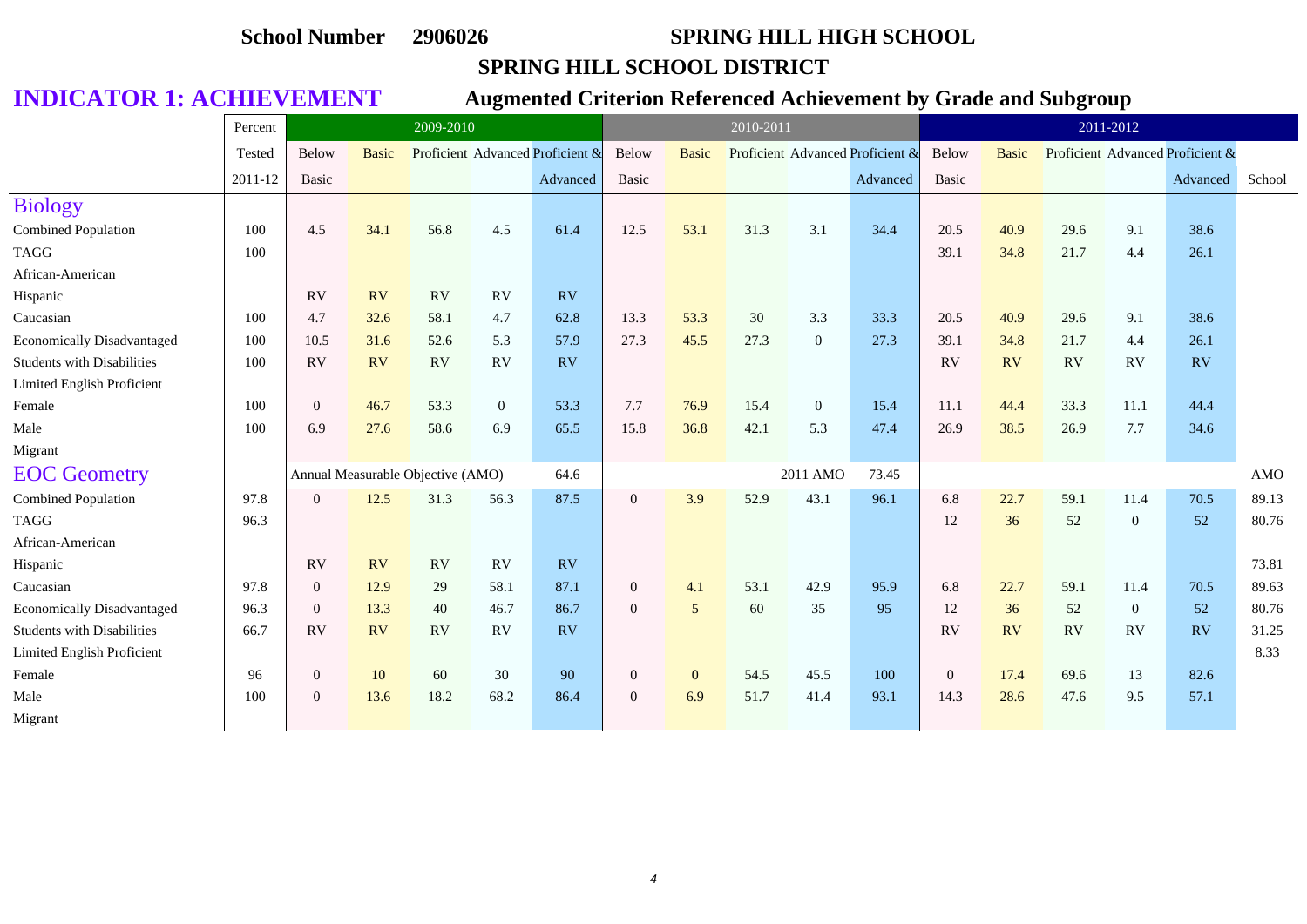### **SPRING HILL SCHOOL DISTRICT**

|                                                                           | Percent |              |           | 2009-2010                         |                |                                  |                |       | 2010-2011 |          |                                  |                |       |      | 2011-2012 |                                  |        |
|---------------------------------------------------------------------------|---------|--------------|-----------|-----------------------------------|----------------|----------------------------------|----------------|-------|-----------|----------|----------------------------------|----------------|-------|------|-----------|----------------------------------|--------|
|                                                                           | Tested  | <b>Below</b> | Basic     |                                   |                | Proficient Advanced Proficient & | Below          | Basic |           |          | Proficient Advanced Proficient & | Below          | Basic |      |           | Proficient Advanced Proficient & |        |
|                                                                           | 2011-12 | Basic        |           |                                   |                | Advanced                         | Basic          |       |           |          | Advanced                         | Basic          |       |      |           | Advanced                         | School |
| <b>Grade 11 Literacy</b>                                                  |         |              |           | Annual Measurable Objective (AMO) |                | 67.75                            |                |       |           | 2011 AMO | 75.81                            |                |       |      |           |                                  | AMO    |
| <b>Combined Population</b>                                                | 97.2    | 7.1          | 39.3      | 53.6                              | $\overline{0}$ | 53.6                             | 6.3            | 16.7  | 66.7      | 10.4     | 77.1                             | $\overline{0}$ | 14.7  | 64.7 | 20.6      | 85.3                             | 85.08  |
| TAGG                                                                      | 94.7    |              |           |                                   |                |                                  |                |       |           |          |                                  | $\overline{0}$ | 17.7  | 64.7 | 17.7      | 82.4                             | 79.81  |
| African-American                                                          |         | RV           | <b>RV</b> | RV                                | RV             | RV                               |                |       |           |          |                                  |                |       |      |           |                                  |        |
| Hispanic                                                                  |         |              |           |                                   |                |                                  | RV             | RV    | <b>RV</b> | RV       | RV                               |                |       |      |           |                                  | 86.9   |
| Caucasian                                                                 | 100     | 7.4          | 40.7      | 51.9                              | $\overline{0}$ | 51.9                             | 6.7            | 17.8  | 64.4      | 11.1     | 75.6                             | $\overline{0}$ | 15.2  | 63.6 | 21.2      | 84.9                             | 84.85  |
| <b>Economically Disadvantaged</b>                                         | 94.7    | 20           | 50        | 30                                | $\overline{0}$ | 30                               | 13.6           | 22.7  | 50        | 13.6     | 63.6                             | $\overline{0}$ | 17.7  | 64.7 | 17.7      | 82.4                             | 79.46  |
| <b>Students with Disabilities</b>                                         |         | RV           | RV        | RV                                | RV             | RV                               | RV             | RV    | RV        | RV       | <b>RV</b>                        |                |       |      |           |                                  | 23.61  |
| Number of recently arrived LEP students not assessed in Grade 11 Literacy |         |              |           |                                   |                |                                  |                |       |           |          | $\overline{0}$                   |                |       |      |           | $\overline{0}$                   |        |
| Limited English Proficient                                                |         |              |           |                                   |                |                                  |                |       |           |          |                                  |                |       |      |           |                                  | 8.33   |
| Female                                                                    | 100     | 9.1          | 36.4      | 54.5                              | $\overline{0}$ | 54.5                             | $\overline{0}$ | 6.7   | 73.3      | 20       | 93.3                             | $\theta$       | 14.3  | 64.3 | 21.4      | 85.7                             |        |
| Male                                                                      | 95.2    | 5.9          | 41.2      | 52.9                              | $\overline{0}$ | 52.9                             | 9.1            | 21.2  | 63.6      | 6.1      | 69.7                             | $\overline{0}$ | 15    | 65   | 20        | 85                               |        |
| Migrant                                                                   |         |              |           |                                   |                |                                  |                |       |           |          |                                  |                |       |      |           |                                  |        |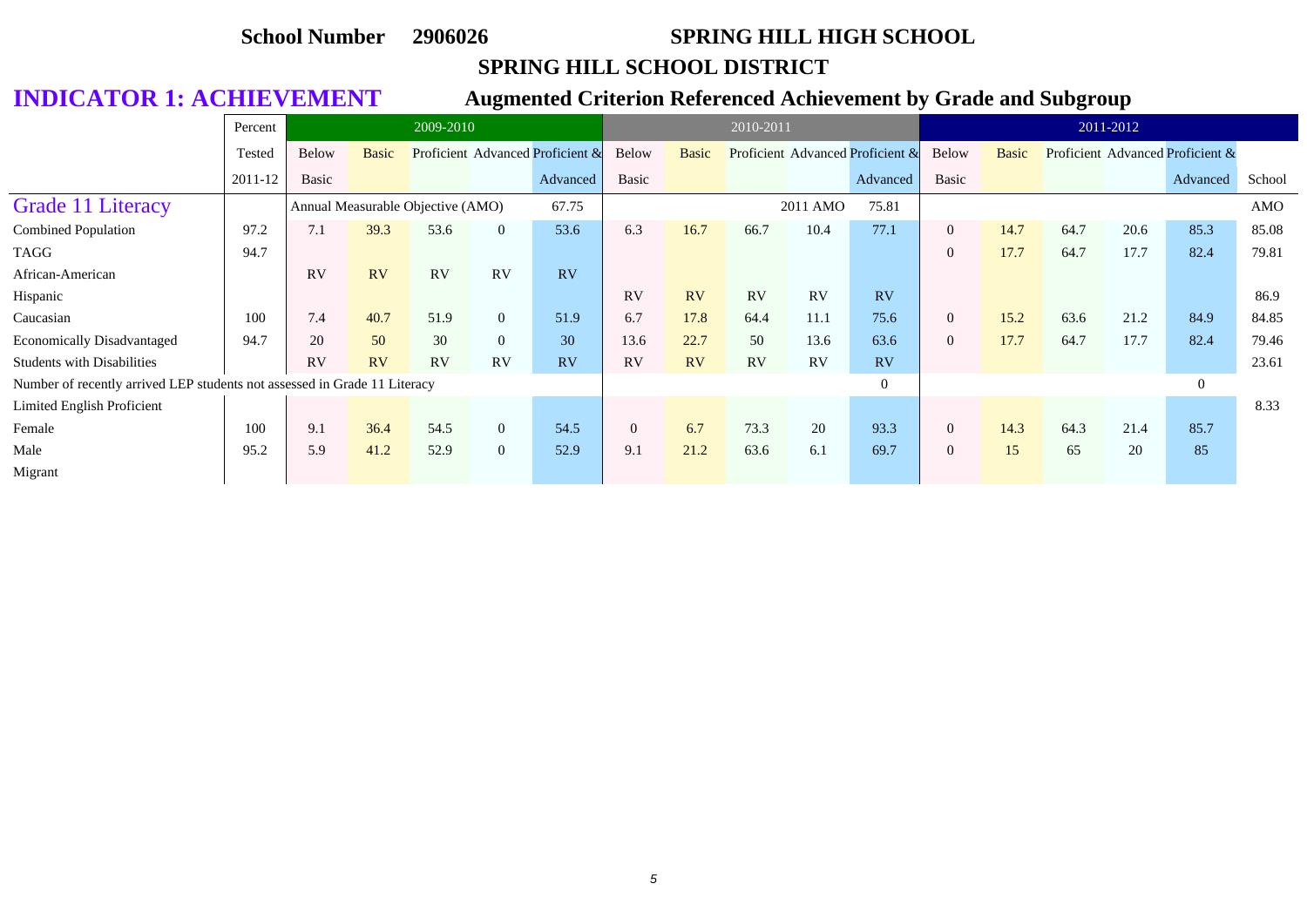| <b>School Number</b>                  | 2906026 |                                    |              |        | <b>SPRING HILL HIGH SCHOOL</b> |              |        |                 |              |
|---------------------------------------|---------|------------------------------------|--------------|--------|--------------------------------|--------------|--------|-----------------|--------------|
|                                       |         | <b>SPRING HILL SCHOOL DISTRICT</b> |              |        |                                |              |        |                 |              |
|                                       |         | <b>INDICATOR 1: ACHIEVEMENT</b>    |              |        |                                |              |        |                 |              |
|                                       |         | 2009-2010                          |              |        | 2010-2011                      |              |        | 2011-2012       |              |
| Norm-Referenced Test*                 | School  | <b>District</b>                    | <b>State</b> | School | <b>District</b>                | <b>State</b> | School | <b>District</b> | <b>State</b> |
| Grade One Reading Comprehension       |         | 52                                 | 42           |        | 67                             | 65           |        | 69              | 66           |
| Grade One Math Problems               |         | 59                                 | 51           |        | 64                             | 55           |        | 65              | 56           |
| Grade Two Reading Comprehension       |         | 62                                 | 42           |        | 86                             | 67           |        | 81              | 67           |
| <b>Grade Two Math Problems</b>        |         | 78                                 | 53           |        | 83                             | 56           |        | 73              | 58           |
| <b>Grade Three Reading</b>            |         | 68                                 | 55           |        | 67                             | 51           |        | 62              | 51           |
| Grade Three Math                      |         | 78                                 | 60           |        | 82                             | 57           |        | 81              | 58           |
| <b>Grade Four Reading</b>             |         | 89                                 | 72           |        | 32                             | 52           |        | 59              | 52           |
| Grade Four Math                       |         | 84                                 | 72           |        | 38                             | 62           |        | 72              | 62           |
| <b>Grade Five Reading</b>             |         | 73                                 | 66           |        | 68                             | 47           |        | 55              | 47           |
| <b>Grade Five Math</b>                |         | 72                                 | 67           |        | 72                             | 57           |        | 58              | 57           |
| Grade Five Science                    |         | 70                                 | 62           |        | 72                             | 61           |        | 75              | 61           |
| Grade Six Reading                     |         | 46                                 | 54           |        | 61                             | 47           |        | 63              | 47           |
| Grade Six Math                        |         | 66                                 | 71           |        | 61                             | 57           |        | 66              | 58           |
| <b>Grade Seven Reading</b>            | 67      | 67                                 | 63           | 56     | 56                             | 51           | 53     | 53              | 51           |
| Grade Seven Math                      | 72      | 72                                 | 66           | 65     | 65                             | 55           | 63     | 63              | 55           |
| Grade Seven Science                   | 75      | 75                                 | 65           | 69     | 69                             | 62           | 71     | 71              | 62           |
| Grade Eight Reading                   | 56      | 56                                 | 63           | 64     | 64                             | 53           | 57     | 57              | 54           |
| Grade Eight Math                      | 77      | 77                                 | 74           | 64     | 64                             | 55           | 63     | 63              | 56           |
| Grade Nine Reading Comprehension      | 50      | 50                                 | 46           | 54     | 54                             | 49           | 58     | 58              | 49           |
| Grade Nine Math Concepts and Problems | 83      | 83                                 | 67           | 58     | 58                             | 55           | 61     | 61              | 56           |

 $\overline{\phantom{0}}$ 

 $\overline{\phantom{a}}$ 

 $\overline{\phantom{a}}$ 

 $\overline{\phantom{0}}$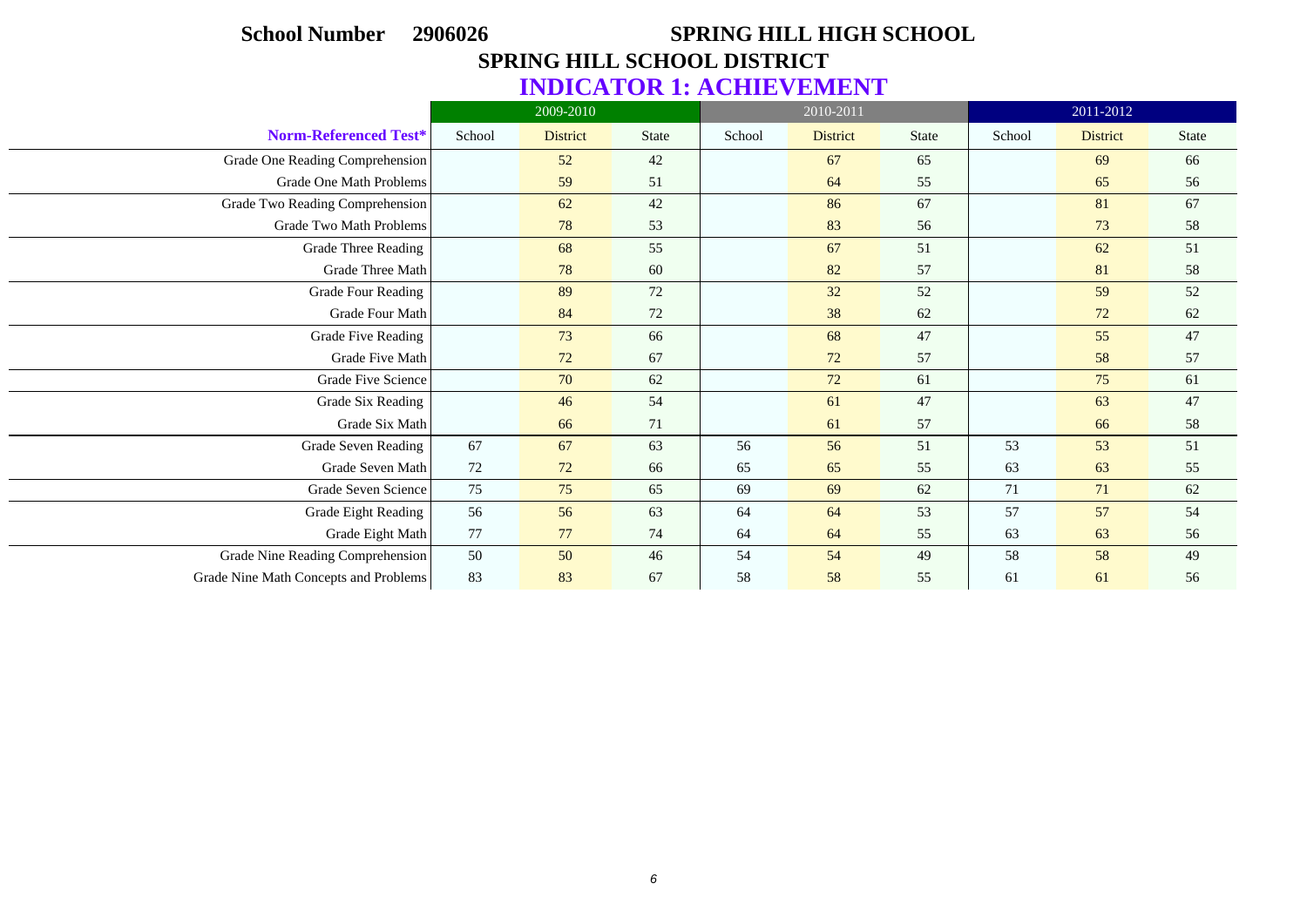# **School Number 2906026 SPRING HILL HIGH SCHOOL SPRING HILL SCHOOL DISTRICT**

## **INDICATOR 1: ACHIEVEMENT**

|                                                                       |        | 2009-2010       |              |        | 2010-2011       |              |           | 2011-2012       |              |
|-----------------------------------------------------------------------|--------|-----------------|--------------|--------|-----------------|--------------|-----------|-----------------|--------------|
|                                                                       | School | <b>District</b> | <b>State</b> | School | <b>District</b> | <b>State</b> | School    | <b>District</b> | <b>State</b> |
| <b>American College Test (ACT)</b>                                    |        |                 |              |        |                 |              |           |                 |              |
| Number of Students Taking Voluntary Universal ACT                     |        |                 |              |        |                 | 6,181        |           |                 | 6,029        |
| District Provided College Prep for Students Taking ACT in Grades 9-11 |        |                 |              |        |                 |              |           |                 | 37           |
| Number of Students in College and Career Readiness Planning (CCRPP)   |        |                 |              |        |                 |              |           |                 | 1,193        |
| Number of Students Taking ACT in Grades 9-11                          |        |                 |              |        |                 |              | 84        | 84              | 37,235       |
| Number of Students Taking ACT in Grade 12                             |        |                 |              |        |                 |              | 63        | 63              | 26,716       |
| <b>ACT</b> Reading                                                    | 21.1   | 21.1            | 21           | 20.9   | 20.9            | 21           | 22.4      | 22.4            | 22           |
| <b>ACT</b> English                                                    | 20     | 20              | 21           | 19.8   | 19.8            | 20           | 21        | 21              | 21           |
| <b>ACT</b> Mathematics                                                | 20     | 20              | 20           | 20.9   | 20.9            | 20           | 21.8      | 21.8            | 21           |
| <b>ACT</b> Science                                                    | 21     | 21              | 21           | 20.3   | 20.3            | 21           | 22.3      | 22.3            | 21           |
| ACT Composite                                                         | 20.2   | 20.2            | 21           | 19.9   | 19.9            | 21           | 21.3      | 21.3            | 21           |
| <b>Scholastic Assessment Test (SAT)</b>                               |        |                 |              |        |                 |              |           |                 |              |
| Number of Students Taking SAT College Admission Test                  |        |                 |              |        |                 |              |           |                 | 827          |
| <b>SAT Critical Reading Mean</b>                                      |        |                 |              |        |                 |              | <b>RV</b> | <b>RV</b>       | 570          |
| <b>SAT Math Mean</b>                                                  |        |                 |              |        |                 |              | RV        | <b>RV</b>       | 573          |
| <b>SAT Writing Mean</b>                                               |        |                 |              |        |                 |              | <b>RV</b> | <b>RV</b>       | 555          |
| <b>Advanced Placement Courses (AP)</b>                                |        |                 |              |        |                 |              |           |                 |              |
| Number of Students Taking Advanced Placement (AP) Courses             | 23     | 23              | 21,226       | 41     | 41              | 22,783       | 52        | 52              | 24,357       |
| Number of AP Exams Taken                                              | 25     | 25              | 32,923       | 49     | 49              | 35,183       | 56        | 56              | 39,314       |
| Number of AP Exams Scored 3, 4, or 5                                  | 2      | $\overline{2}$  | 9,541        | 3      | 3               | 10,581       | -1        | $\mathbf{1}$    | 14,234       |
| Number of Students Taking International Baccalaureate Courses         |        |                 |              |        |                 |              |           |                 | 386          |

\*Note: Norm-Referenced Test used for 2009-10 was the SAT10. ITBS was used for 2010-11and 2011-12.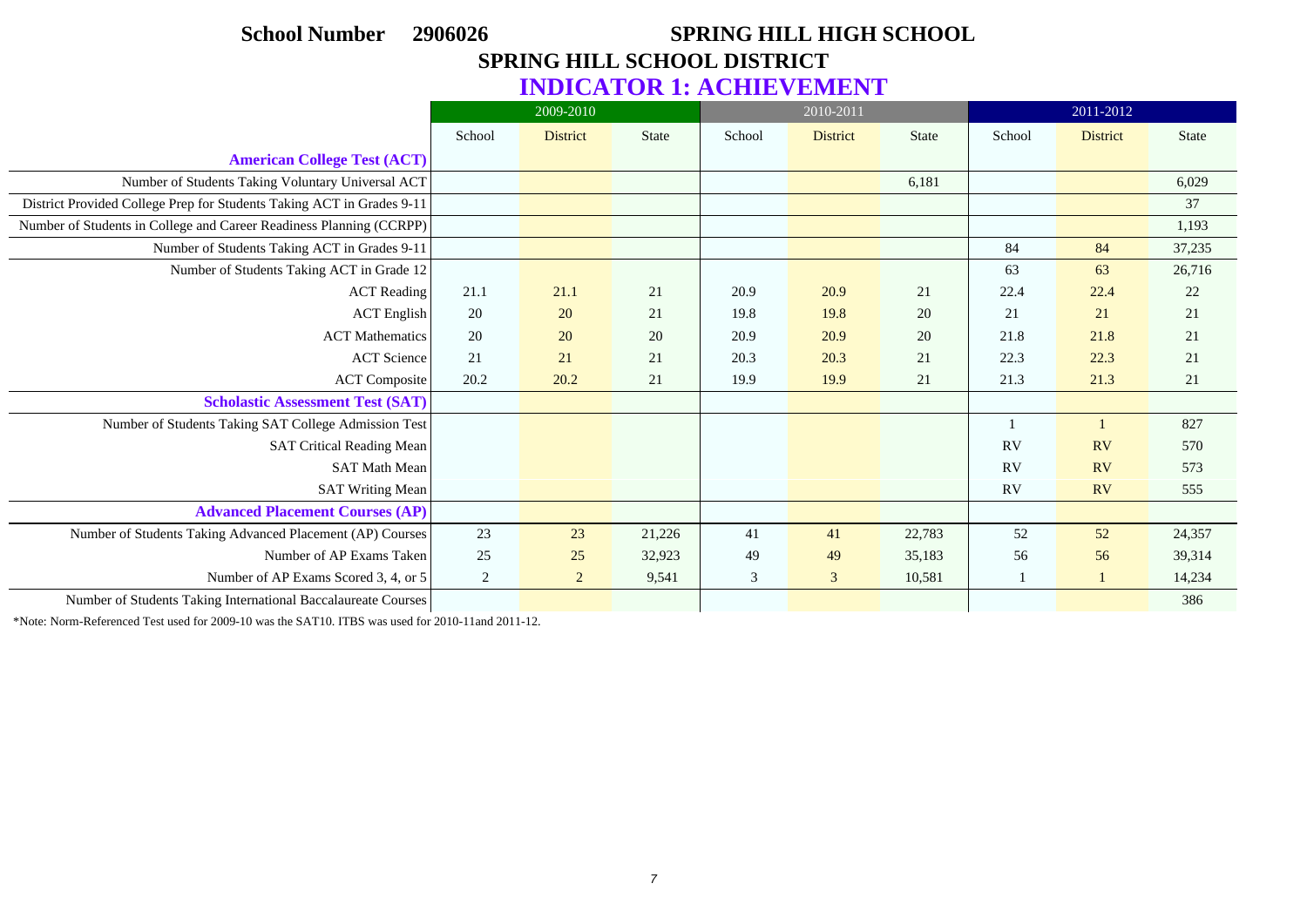$\frac{1}{2}$ 

 $\overline{\phantom{a}}$ 

 $\overline{\phantom{a}}$ 

## **School Number 2906026 SPRING HILL HIGH SCHOOL SPRING HILL SCHOOL DISTRICT**

**INDICATOR 2: SCHOOL PERFORMANCE**

|                                                         |                | 2009-2010       |              |             | 2010-2011       |              |             | 2011-2012       |              |
|---------------------------------------------------------|----------------|-----------------|--------------|-------------|-----------------|--------------|-------------|-----------------|--------------|
|                                                         | School         | <b>District</b> | <b>State</b> | School      | <b>District</b> | <b>State</b> | School      | <b>District</b> | <b>State</b> |
| No Child Left Behind Met Adequate Yearly Progress (AYP) |                |                 |              |             |                 |              |             |                 |              |
| <b>Achieving Standards</b>                              | $\mathbf N$    | -1              | 449          | Y           | $\overline{c}$  | 335          |             |                 |              |
| First Year Not to Meet Standards (Alert)                | $\mathbf Y$    | $\mathbf{1}$    | 213          | $\mathbf N$ | $\mathbf{0}$    | 256          |             |                 |              |
| Year One of Targeted School Improvement**               | $\mathbf N$    | $\mathbf{0}$    | 30           | N           | $\mathbf{0}$    | 32           |             |                 |              |
| Year Two of Targeted School Improvement                 | $\mathbf N$    | $\mathbf{0}$    | 35           | $\mathbf N$ | $\mathbf{0}$    | 19           |             |                 |              |
| <b>Targeted Corrective Action</b>                       | $\mathbf N$    | $\mathbf{0}$    | 32           | $\mathbf N$ | $\mathbf{0}$    | 19           |             |                 |              |
| Targeted Intensive School Improvement                   | $\mathbf N$    | $\mathbf{0}$    | 13           | N           | $\mathbf{0}$    | 11           |             |                 |              |
| <b>Targeted Restructuring</b>                           | ${\bf N}$      | $\mathbf{0}$    | 7            | $\mathbf N$ | $\mathbf{0}$    | 5            |             |                 |              |
| Year One of Whole School Improvement                    | ${\bf N}$      | $\mathbf{0}$    | 80           | ${\bf N}$   | $\overline{0}$  | 110          |             |                 |              |
| Year Two of Whole School Improvement                    | $\mathbf N$    | $\mathbf{0}$    | 46           | N           | $\mathbf{0}$    | 69           |             |                 |              |
| Whole School Corrective Action                          | $\mathbf N$    | $\mathbf{0}$    | 35           | $\mathbf N$ | $\mathbf{0}$    | 46           |             |                 |              |
| Whole School Intensive Improvement                      | $\mathbf N$    | $\mathbf{0}$    | 29           | $\mathbf N$ | $\mathbf{0}$    | 39           |             |                 |              |
| Whole School Intensive Restructuring                    | $\mathbf N$    | $\mathbf{0}$    | 36           | N           | $\mathbf{0}$    | 28           |             |                 |              |
| <b>State Directed</b>                                   | ${\bf N}$      | $\mathbf{0}$    | 78           | $\mathbf N$ | $\mathbf{0}$    | 102          |             |                 |              |
| <b>Arkansas ESEA Accountability 2012</b>                |                |                 |              |             |                 |              |             |                 |              |
| Needs Improvement                                       |                |                 |              |             |                 |              | Y           | $\overline{2}$  | 580          |
| Needs Improvement Priority                              |                |                 |              |             |                 |              | ${\bf N}$   | $\mathbf{0}$    | 48           |
| Needs Improvement Priority Met Year 1 Exit Criteria     |                |                 |              |             |                 |              | N           | $\overline{0}$  | 11           |
| Needs Improvement Focus                                 |                |                 |              |             |                 |              | ${\bf N}$   | $\mathbf{0}$    | 109          |
| Needs Improvement Focus Met Year 1 Exit Criteria        |                |                 |              |             |                 |              | $\mathbf N$ | $\mathbf{0}$    | 36           |
| Achieving                                               |                |                 |              |             |                 |              | $\mathbf N$ | $\mathbf{0}$    | 336          |
| Exemplary                                               |                |                 |              |             |                 |              | $\mathbf N$ | $\mathbf{0}$    | 18           |
| <b>Improvement School Rating (Gains)</b>                |                |                 |              |             |                 |              |             |                 |              |
| Improvement (Gain) School Rating                        | $\overline{4}$ |                 |              | 2           |                 |              |             |                 |              |
| 1-Schools in Need of Immediate Improvement              |                | $\mathbf{0}$    | 115          |             | $\mathbf{0}$    | 214          |             | $\overline{c}$  | 85           |
| 2-Schools Approaching Standards (Alert)                 |                | $\overline{0}$  | 252          |             | $\overline{2}$  | 251          |             | $\overline{0}$  | 231          |
| 3-Schools Meeting Improvement Standards                 |                |                 | 313          |             | $\mathbf{0}$    | 311          |             | $\mathbf{0}$    | 349          |
| 4-Schools Exceeding Improvement Standards               |                |                 | 244          |             | $\mathbf{0}$    | 183          |             | $\theta$        | 264          |
| 5-Schools of Excellence for Improvement                 |                | $\overline{0}$  | 93           |             | $\overline{0}$  | 49           |             | $\mathbf{0}$    | 76           |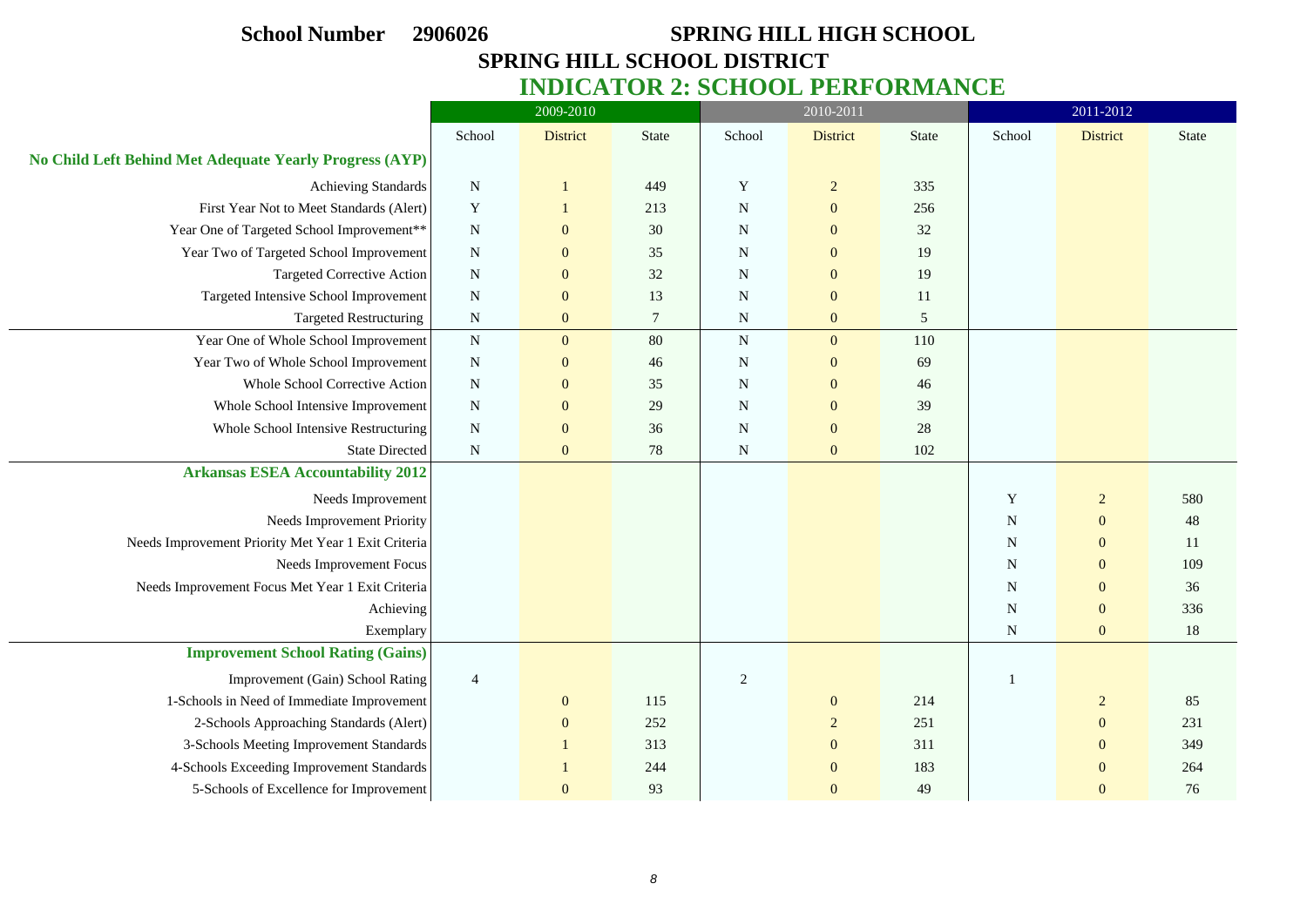# **School Number 2906026 SPRING HILL HIGH SCHOOL SPRING HILL SCHOOL DISTRICT INDICATOR 2: SCHOOL PERFORMANCE** 2009-2010 2010-2011 2011-2012 School District State School District State School District State **Performance School Rating (Status)** Performance (Status) School Rating 4 4 4

| <b>Performance School Rating (Status)</b>                              |                |                |                |                  |                  |         |                |                |          |
|------------------------------------------------------------------------|----------------|----------------|----------------|------------------|------------------|---------|----------------|----------------|----------|
| Performance (Status) School Rating                                     | $\overline{4}$ |                |                | $\overline{4}$   |                  |         | $\overline{4}$ |                |          |
| 1-Schools in Need of Immediate Improvement                             |                | $\mathbf{0}$   | $\overline{7}$ |                  | $\mathbf{0}$     | 6       |                | $\mathbf{0}$   | 8        |
| 2-Schools approaching standards (alert)                                |                | $\overline{0}$ | 19             |                  | $\mathbf{0}$     | 16      |                | $\mathbf{0}$   | $\theta$ |
| 3-Schools Meeting Standards                                            |                | $\mathbf{0}$   | 246            |                  | $\mathbf{0}$     | 187     |                | $\overline{0}$ | 150      |
| 4-Schools Exceeding Standards                                          |                |                | 506            |                  |                  | 496     |                | 1              | 416      |
| 5-Schools of Excellence                                                |                |                | 260            |                  |                  | 321     |                | $\mathbf{1}$   | 444      |
| <b>District Provides Textbooks or Digital Resources for all Pupils</b> |                |                |                |                  |                  |         |                |                |          |
| District Provides Textbooks or Digital Resources for all Pupils        |                | Y              |                |                  | Y                |         |                | $\mathbf Y$    |          |
| <b>Annual Accreditation Status</b>                                     |                |                |                |                  |                  |         |                |                |          |
| Annual Accreditation Status Accredited                                 | <b>YES</b>     | $\overline{c}$ | 776            | <b>YES</b>       | $\overline{c}$   | 853     | <b>YES</b>     | $\sqrt{2}$     | 838      |
| Accredited-Cited                                                       | NO             | $\mathbf{0}$   | 227            | N <sub>O</sub>   | $\boldsymbol{0}$ | 183     | N <sub>O</sub> | $\mathbf{0}$   | 209      |
| Accredited-Probationary                                                | NO             | $\overline{0}$ | 63             | NO <sub>1</sub>  | $\mathbf{0}$     | 27      | NO             | $\mathbf{0}$   | 19       |
| <b>Attendance Rate</b>                                                 |                |                |                |                  |                  |         |                |                |          |
| <b>Attendance Rate</b>                                                 | 97.9           | 96.2           | 94.2           | 98.8             | 96.9             | 94.7    | 95.6           | 95.4           | 95.2     |
| <b>Dropout Rate</b>                                                    |                |                |                |                  |                  |         |                |                |          |
| <b>Dropout Rate</b>                                                    | $\overline{2}$ | 1.7            | 2.5            | 0.8              | 0.8              | 2.6     | 0.7            | 0.7            | 2.4      |
| <b>Graduation Rate</b>                                                 |                |                |                |                  |                  |         |                |                |          |
| <b>Graduation Rate Combined</b>                                        | 80             | 80             | 77.2           | 86.2             | 86.2             | 79.6    | 93.8           | 93.8           | 84.1     |
| Graduation Rate for Targeted Achievement Gap Group                     |                | 80             |                |                  |                  |         | 91.3           | 91.3           | 79.3     |
| <b>Graduation Rate African American</b>                                | <b>NA</b>      | 80             | 69.2           | RV               | <b>RV</b>        | 71.4    | <b>NA</b>      | <b>NA</b>      | 78.1     |
| <b>Graduation Rate Hispanic</b>                                        | <b>RV</b>      | 80             | 70.4           | <b>NA</b>        | <b>NA</b>        | 74      | RV             | <b>RV</b>      | 78       |
| <b>Graduation Rate Caucasian</b>                                       | 82.9           | 80             | 80.5           | 85.7             | 85.7             | 83.2    | 93.3           | 93.3           | 87       |
| Graduation Rate Economically Disadvantaged                             | 80             | 80             | 71.6           | 90.9             | 90.9             | 74.5    | 90.5           | 90.5           | 79.1     |
| Graduation Rate Students with Disabilities                             | RV             | 80             | 71.1           | <b>RV</b>        | <b>RV</b>        | 73.8    | RV             | <b>RV</b>      | 79.2     |
| Graduation Rate Limited English Proficient                             | <b>NA</b>      | 80             | 68.2           | <b>NA</b>        | <b>NA</b>        | 71.1    | <b>NA</b>      | <b>NA</b>      | 77.3     |
| Grade Inflation Rate                                                   | $\overline{0}$ | $\mathbf{0}$   | 7.4            | $\boldsymbol{0}$ | $\mathbf{0}$     | 4.7     | $\mathbf{0}$   | $\mathbf{0}$   | 5.5      |
| <b>College Remediation Rate</b>                                        | 56             | 56             | 49.1           | 45               | 45               | 51      | 27             | 27             | 48.7     |
| October 1 Enrollment                                                   | 238            | 472            | 467,061        | 253              | 511              | 468,066 | 284            | 573            | 468,656  |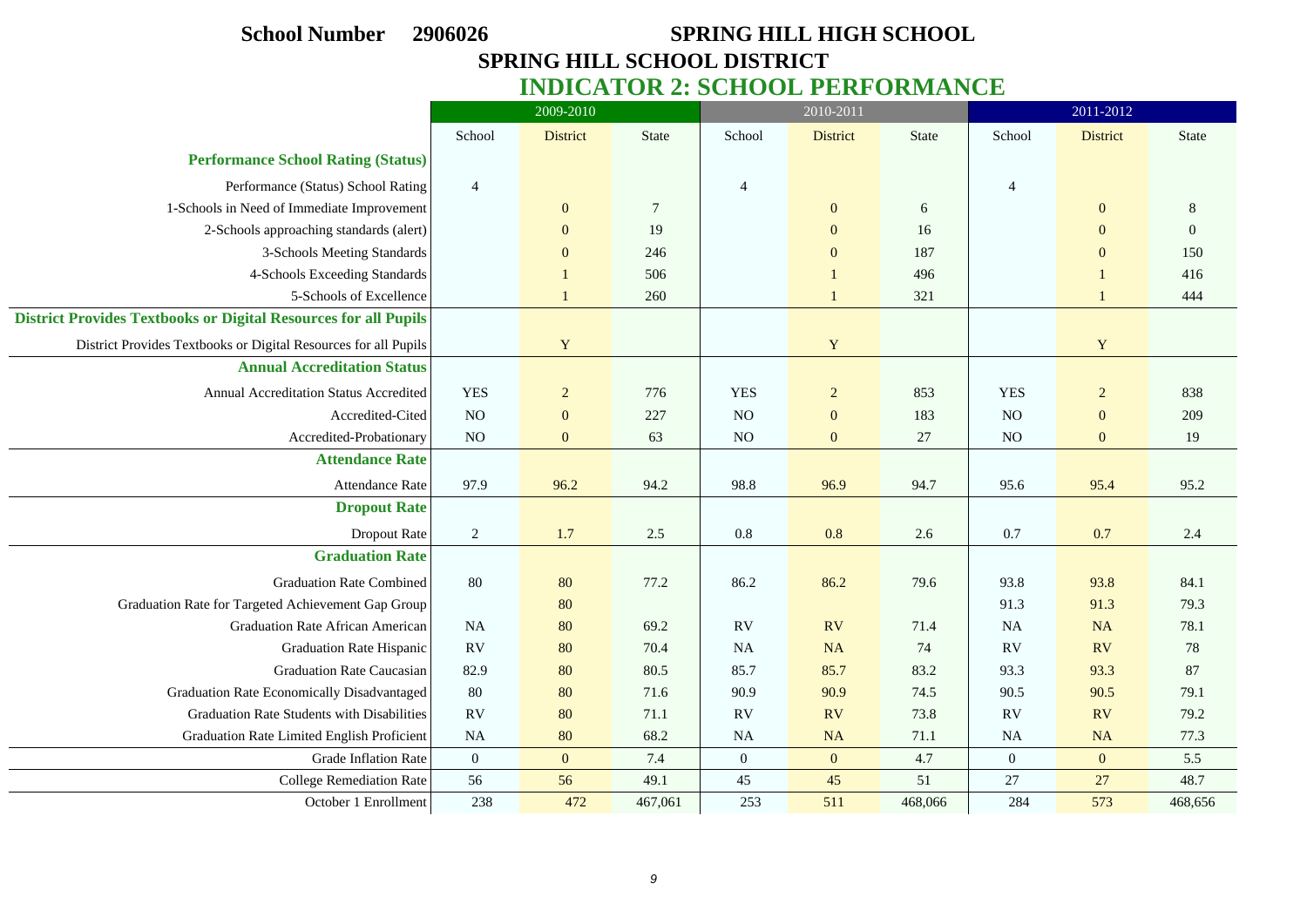# **School Number 2906026 SPRING HILL HIGH SCHOOL SPRING HILL SCHOOL DISTRICT INDICATOR 3: RETENTION**

|                                         |                  | 2009-2010       |              |                | 2010-2011       |              |                | 2011-2012       |              |
|-----------------------------------------|------------------|-----------------|--------------|----------------|-----------------|--------------|----------------|-----------------|--------------|
|                                         | School           | <b>District</b> | <b>State</b> | School         | <b>District</b> | <b>State</b> | School         | <b>District</b> | <b>State</b> |
| Number of Students Retained at Grade 1  | $\theta$         | 2               | 1,687        | $\Omega$       | 4               | 1,653        | $\theta$       | 3               | 1,535        |
| Percent of Students Retained at Grade 1 | $\overline{0}$   | 6.5             | 4.5          | $\overline{0}$ | 12.5            | 4.4          | $\Omega$       | 7.9             | 4.1          |
| Number of Students Retained at Grade 2  | $\overline{0}$   | 3               | 786          | $\Omega$       | $\Omega$        | 634          | $\Omega$       | $\theta$        | 595          |
| Percent of Students Retained at Grade 2 | $\overline{0}$   | 9.7             | 2.1          | $\Omega$       | $\overline{0}$  | 1.7          | $\Omega$       | $\overline{0}$  | 1.6          |
| Number of Students Retained at Grade 3  | $\overline{0}$   | $\Omega$        | 359          | $\Omega$       | $\Omega$        | 286          | $\Omega$       | $\theta$        | 305          |
| Percent of Students Retained at Grade 3 | $\theta$         | $\overline{0}$  |              | $\theta$       | $\overline{0}$  | 0.8          | $\overline{0}$ | $\overline{0}$  | 0.8          |
| Number of Students Retained at Grade 4  | $\overline{0}$   | $\Omega$        |              | $\Omega$       | $\Omega$        | 0.8          | $\Omega$       | $\Omega$        | 0.8          |
| Percent of Students Retained at Grade 4 | $\theta$         | 2.5             | 0.5          | $\Omega$       | $\overline{0}$  | 0.4          | $\Omega$       | $\overline{0}$  | 0.4          |
| Number of Students Retained at Grade 5  | $\mathbf{0}$     | $\Omega$        | 140          | $\Omega$       | $\Omega$        | 105          | $\Omega$       | $\Omega$        | 83           |
| Percent of Students Retained at Grade 5 | $\overline{0}$   | $\Omega$        | 0.4          | $\theta$       | $\overline{0}$  | 0.3          | $\Omega$       | $\overline{0}$  | 0.2          |
| Number of Students Retained at Grade 6  | $\mathbf{0}$     | $\Omega$        | 185          | $\Omega$       | $\overline{0}$  | 133          | $\Omega$       | $\Omega$        | 138          |
| Percent of Students Retained at Grade 6 | $\overline{0}$   | $\overline{0}$  | 0.5          | $\overline{0}$ | $\mathbf{0}$    | 0.4          | $\Omega$       | $\overline{0}$  | 0.4          |
| Number of Students Retained at Grade 7  | $\overline{0}$   | $\Omega$        | 401          | $\Omega$       | $\Omega$        | 369          | $\Omega$       | $\Omega$        | 318          |
| Percent of Students Retained at Grade 7 | $\boldsymbol{0}$ | $\overline{0}$  | 1.1          | $\theta$       | $\mathbf{0}$    |              | $\Omega$       | $\overline{0}$  | 0.9          |
| Number of Students Retained at Grade 8  | $\theta$         | $\theta$        | 418          | $\Omega$       | $\Omega$        | 400          | $\Omega$       | $\Omega$        | 256          |
| Percent of Students Retained at Grade 8 | $\mathbf{0}$     | $\theta$        | 1.2          | $\theta$       | $\mathbf{0}$    | 1.1          | $\Omega$       | $\mathbf{0}$    | 0.7          |

### **INDICATOR 4: SAFE & ORDERLY ENVIRONMENT**

|                                                      |                | 2009-2010       |              |          | 2010-2011               |              |              | 2011-2012               |              |
|------------------------------------------------------|----------------|-----------------|--------------|----------|-------------------------|--------------|--------------|-------------------------|--------------|
|                                                      | School         | <b>District</b> | <b>State</b> | School   | <b>District</b>         | State        | School       | <b>District</b>         | <b>State</b> |
| Discipline Policies Distributed to Parents           | $\mathbf v$    | Y               | v            | v        | $\overline{\mathbf{v}}$ | $\mathbf v$  | $\mathbf v$  | $\mathbf{v}$            |              |
| Discipline Training Provided to Staff                | $\mathbf{v}$   | Y               | $\mathbf v$  | v        | $\overline{\mathbf{v}}$ | $\mathbf{v}$ | $\mathbf{v}$ | $\overline{\mathbf{v}}$ |              |
| Parental Involvement Plan Adopted                    | Y              | Y               | Y            | v        | $\overline{\mathbf{v}}$ | Y            | $\mathbf{v}$ | v                       |              |
| District Alternative Learning Environment Compliance |                |                 | 94%          |          |                         | 98%          |              | $\overline{\mathbf{v}}$ | 99%          |
| Expulsions                                           | $\overline{0}$ | $\overline{0}$  | 0.1          | 0        | $\overline{0}$          | 0.1          |              | $\overline{0}$          | 0.1          |
| Weapons Incidents                                    | $\theta$       | $\overline{0}$  | 0.1          | $\theta$ | $\overline{0}$          | 0.2          |              | $\Omega$                | 0.1          |
| Staff Assaults                                       | $\overline{0}$ | $\overline{0}$  | 0.1          | $\theta$ | $\overline{0}$          | 0.1          |              | $\overline{0}$          | 0.1          |
| Student Assaults                                     |                | $\overline{0}$  | 0.5          |          | $\overline{0}$          | 0.4          |              | $\overline{0}$          | 0.4          |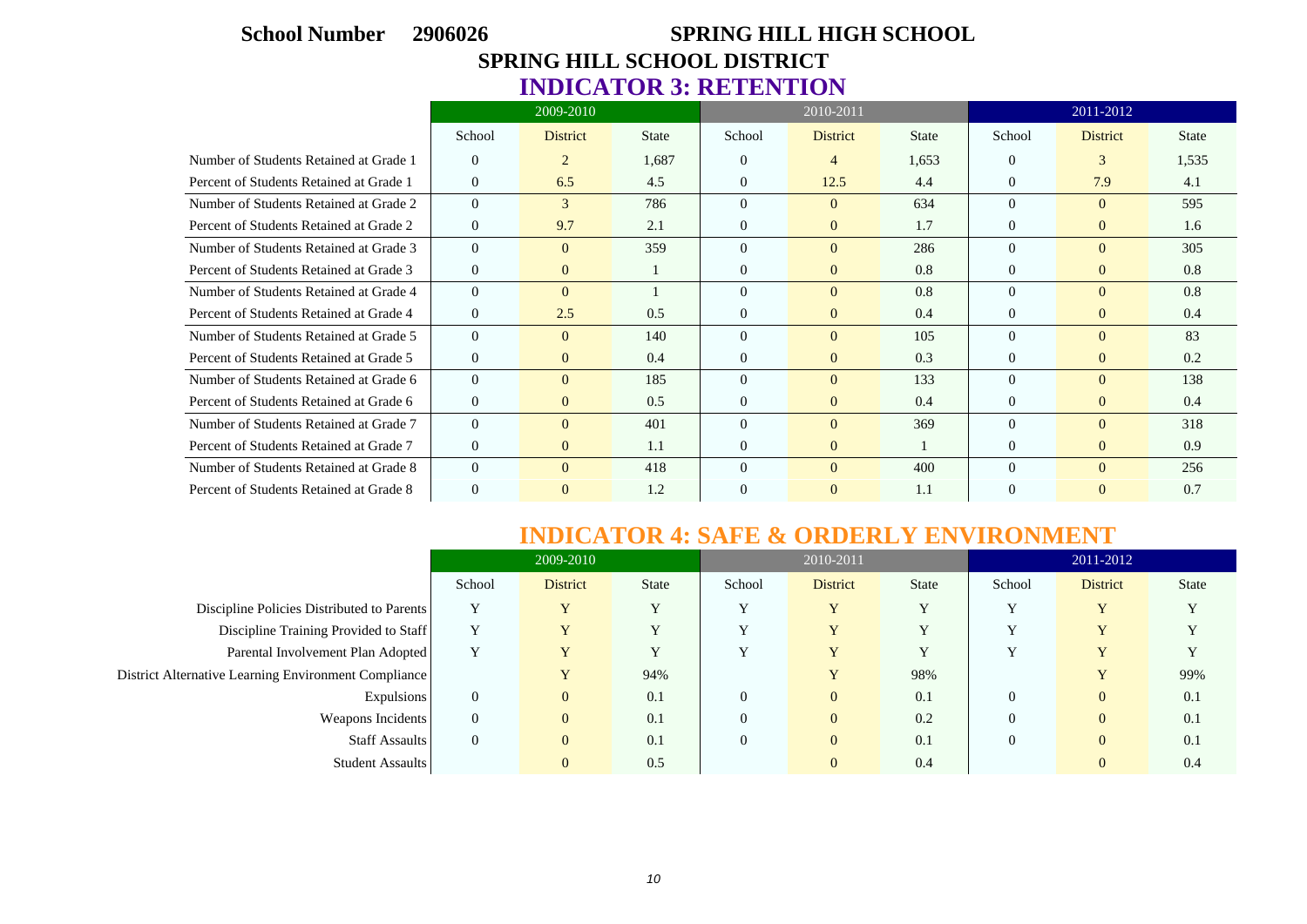| <b>School Number</b>                                          | <b>SPRING HILL HIGH SCHOOL</b><br>2906026<br>SPRING HILL SCHOOL DISTRICT |                 |              |                  |                                     |         |                  |                   |              |  |  |  |  |
|---------------------------------------------------------------|--------------------------------------------------------------------------|-----------------|--------------|------------------|-------------------------------------|---------|------------------|-------------------|--------------|--|--|--|--|
|                                                               |                                                                          |                 |              |                  |                                     |         |                  |                   |              |  |  |  |  |
|                                                               |                                                                          |                 |              |                  | <b>INDICATOR 5: TEACHER QUALITY</b> |         |                  |                   |              |  |  |  |  |
|                                                               |                                                                          | 2009-2010       |              |                  | 2010-2011                           |         |                  | 2011-2012         |              |  |  |  |  |
|                                                               | School                                                                   | <b>District</b> | <b>State</b> | School           | <b>District</b>                     | State   | School           | <b>District</b>   | <b>State</b> |  |  |  |  |
| % Teachers Completely Certified (Licensed)                    | 100                                                                      | 100             | 96.3         | 96.4             | 97.7                                | 95.7    | 92.9             | 95                | 98.2         |  |  |  |  |
| % Teaching with Emergency/Provisional Credentials             | $\boldsymbol{0}$                                                         | $\mathbf{0}$    | 2.7          | 4                | 2.3                                 | 2.4     | $\mathbf{0}$     | $\mathbf{0}$      | 2            |  |  |  |  |
| % Teachers with Bachelor's Degree                             | 50                                                                       | 56.8            | 53.6         | 50               | 56.8                                | 51.1    | 47.6             | 48.8              | 59.3         |  |  |  |  |
| % Teachers with Master's Degree                               | 50                                                                       | 40.9            | 44.2         | 50               | 40.9                                | 46.1    | 52.4             | 48.8              | 39.8         |  |  |  |  |
| % Teachers with Advanced Degree                               | $\boldsymbol{0}$                                                         | 2.3             | 1.5          | $\boldsymbol{0}$ | 2.3                                 | 2       | $\boldsymbol{0}$ | $\mathbf{0}$      | 0.6          |  |  |  |  |
| <b>Highly Qualified (HQ) Teachers in High Poverty Schools</b> |                                                                          |                 |              |                  |                                     |         |                  |                   |              |  |  |  |  |
| % Core Academic Classes not Taught by HQ Teachers             | NA                                                                       |                 | 1.5          | NA               |                                     | 1.4     | <b>NA</b>        |                   |              |  |  |  |  |
| <b>HQ Teachers in Low Poverty Schools</b>                     |                                                                          |                 |              |                  |                                     |         |                  |                   |              |  |  |  |  |
| % Core Academic Classes not Taught by HQ Teachers             | $\boldsymbol{0}$                                                         | $\mathbf{0}$    | 1.1          | $\boldsymbol{0}$ | $\mathbf{0}$                        | 0.9     | 14.7             | 14.7              | 0.5          |  |  |  |  |
| <b>HQ Teachers Aggregate of All Economic Levels</b>           |                                                                          |                 |              |                  |                                     |         |                  |                   |              |  |  |  |  |
| % Core Academic Classes not Taught by HQ Teachers             | $\boldsymbol{0}$                                                         | 4.5             | 1.1          | $\boldsymbol{0}$ | $\mathbf{0}$                        | $1.2\,$ | 14.7             | 13.1              | 0.8          |  |  |  |  |
| <b>School Board Member Names*</b>                             |                                                                          |                 |              |                  |                                     |         |                  | Hours of Training |              |  |  |  |  |
| Heath Moore                                                   |                                                                          |                 |              |                  |                                     |         |                  | 3                 |              |  |  |  |  |
| Jeanette Nance                                                |                                                                          |                 |              |                  |                                     |         |                  | $\mathfrak{Z}$    |              |  |  |  |  |
| Keith Barham                                                  |                                                                          |                 |              |                  |                                     |         |                  | $\mathfrak{Z}$    |              |  |  |  |  |
| <b>Todd Martin</b>                                            |                                                                          |                 |              |                  |                                     |         |                  | $\boldsymbol{9}$  |              |  |  |  |  |
| Ronda Plant                                                   |                                                                          |                 |              |                  |                                     |         |                  | $\mathfrak{Z}$    |              |  |  |  |  |
|                                                               |                                                                          |                 |              |                  |                                     |         |                  |                   |              |  |  |  |  |
|                                                               |                                                                          |                 |              |                  |                                     |         |                  |                   |              |  |  |  |  |
|                                                               |                                                                          |                 |              |                  |                                     |         |                  |                   |              |  |  |  |  |
|                                                               |                                                                          |                 |              |                  |                                     |         |                  |                   |              |  |  |  |  |
|                                                               |                                                                          |                 |              |                  |                                     |         |                  |                   |              |  |  |  |  |

\*Note: School Board members who were recently elected may not have completed all of their training prior to the printing of this School Performance Report.

 $\sim$ 

 $\overline{\phantom{0}}$ 

# **INDICATOR 6: CHOICE**

| _______________                   |           |                 |       |           |                 |       |           |                 |       |
|-----------------------------------|-----------|-----------------|-------|-----------|-----------------|-------|-----------|-----------------|-------|
|                                   | 2009-2010 |                 |       | 2010-2011 |                 |       | 2011-2012 |                 |       |
|                                   | School    | <b>District</b> | State | School    | <b>District</b> | State | School    | <b>District</b> | State |
| Percent of Students School Choice | 0.4       | 1.5             |       | ∸         |                 | ن د   | ن ، سه    | 4.9             | 2.8   |